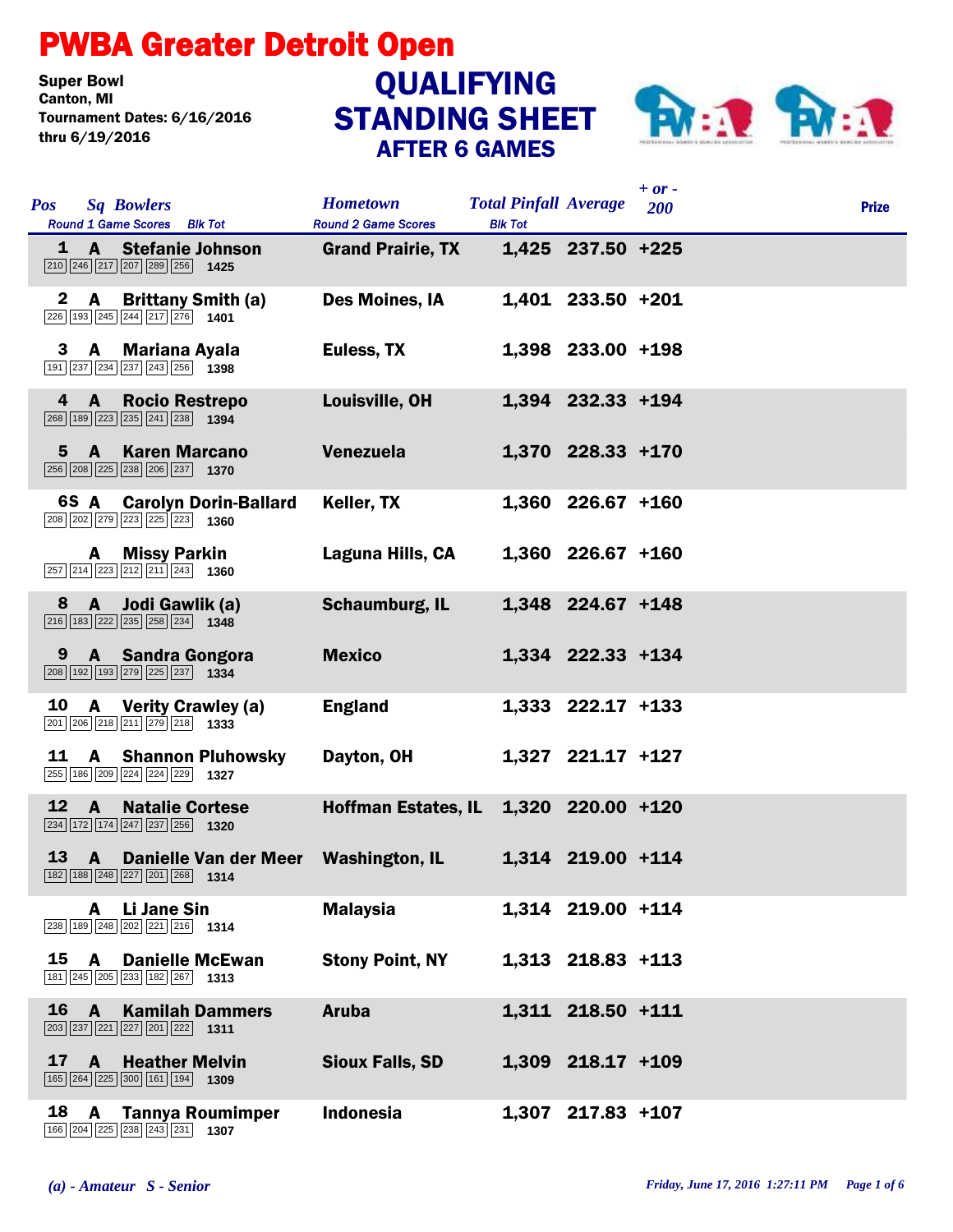| <b>Pos</b> |                                 | <b>Sq Bowlers</b><br>Round 1 Game Scores Blk Tot                                                                        | <b>Hometown</b><br><b>Round 2 Game Scores</b> | <b>Total Pinfall Average</b><br><b>Blk Tot</b> |                   | $+ or -$<br><b>200</b> | <b>Prize</b> |
|------------|---------------------------------|-------------------------------------------------------------------------------------------------------------------------|-----------------------------------------------|------------------------------------------------|-------------------|------------------------|--------------|
| 19         | A                               | Sarah Germano (a)<br>213 211 214 224 192 248 1302                                                                       | <b>Rochester, NY</b>                          |                                                | 1,302 217.00 +102 |                        |              |
| 20         | $\mathbf{A}$                    | Diana Zavjalova<br>$\boxed{209}$ 190 212 224 213 249 1297                                                               | Latvia                                        |                                                | 1,297 216.17      | $+97$                  |              |
| 21         | A                               | <b>Kristina Szczerbinski</b><br>288 169 225 186 190 238 1296                                                            | North Tonawanda, NY 1,296 216.00              |                                                |                   | $+96$                  |              |
| 22         | A                               | <b>Liz Johnson</b><br>213 177 226 213 256 209 1294                                                                      | Cheektowaga, NY                               |                                                | 1,294 215.67      | $+94$                  |              |
| 23         |                                 | A Syaidatul Hamidi<br>235 195 191 186 209 277 1293                                                                      | <b>Malaysia</b>                               |                                                | 1,293 215.50      | $+93$                  |              |
| 24         | $\mathbf{A}$                    | Nicole Trudell (a)<br>$\boxed{201}$ $\boxed{222}$ $\boxed{172}$ $\boxed{211}$ $\boxed{227}$ $\boxed{257}$ 1290          | <b>Bridgeport, CT</b>                         |                                                | 1,290 215.00      | $+90$                  |              |
| 25         | <b>A</b>                        | <b>Amanda Greene</b><br>$\boxed{212}$ $\boxed{202}$ $\boxed{243}$ $\boxed{235}$ $\boxed{179}$ $\boxed{214}$ <b>1285</b> | <b>Romney, WV</b>                             |                                                | 1,285 214.17      | $+85$                  |              |
| 26         | A                               | <b>April Ellis</b><br>190 211 202 204 226 248 1281                                                                      | Wichita, KS                                   |                                                | 1,281 213.50      | $+81$                  |              |
|            |                                 | <b>A</b> Jennifer Higgins<br>199 192 204 198 258 230 1281                                                               | <b>Westerville, OH</b>                        |                                                | 1,281 213.50      | $+81$                  |              |
| 28         | $\mathbf{A}$                    | <b>Julie Oczepek</b><br>$\boxed{213}$ $\boxed{201}$ $\boxed{210}$ $\boxed{247}$ $\boxed{208}$ $\boxed{199}$ <b>1278</b> | Saginaw, MI                                   |                                                | 1,278 213.00      | $+78$                  |              |
| 29         | $\mathbf{A}$                    | <b>Maria Jose Rodriguez</b><br>192 224 183 237 214 226 1276                                                             | Austin, TX                                    |                                                | 1,276 212.67      | $+76$                  |              |
|            | A                               | Siti Rahman<br>184 185 256 187 220 244 1276                                                                             | <b>Malaysia</b>                               |                                                | 1,276 212.67      | $+76$                  |              |
| 31         | <b>A</b>                        | <b>Sabrena Divis</b><br>237 203 215 233 214 173 1275                                                                    | Gillette, WY                                  |                                                | 1,275 212.50      | $+75$                  |              |
| 32         | $\mathbf{A}$<br><b>Cut Line</b> | <b>Sydney Brummett (a)</b><br>$\boxed{201}$ 184 $\boxed{219}$ 162 $\boxed{244}$ 264 1274                                | <b>Fort Wayne, IN</b>                         |                                                | 1,274 212.33      | $+74$                  |              |
| 33         |                                 | A Allie Ijams<br>188 236 202 245 202 199 1272                                                                           | Wichita, KS                                   |                                                | 1,272 212.00      | $+72$                  |              |
| 34         |                                 | A Lauren Krywy (a)<br>265 203 194 189 214 206 1271                                                                      | <b>Sterling Heights, MI</b>                   |                                                | 1,271 211.83      | $+71$                  |              |
| 35         | A                               | <b>Jamie Martin</b><br>208 215 191 230 187 236 1267                                                                     | Omaha, NE                                     |                                                | 1,267 211.17      | $+67$                  |              |
| 36         | $\mathbf{A}$                    | <b>Brandi Branka</b><br>$\boxed{209}$ $\boxed{224}$ $\boxed{204}$ $\boxed{194}$ $\boxed{226}$ $\boxed{208}$ <b>1265</b> | <b>Fairview Hgts, IL</b>                      |                                                | 1,265 210.83      | $+65$                  |              |
| 37         |                                 | <b>A</b> Ashly Galante<br>$\boxed{247}$ $\boxed{222}$ 191 189 200 215 1264<br><b>Cash Line</b>                          | Palm Harbor, FL                               |                                                | 1,264 210.67      | $+64$                  |              |
| 38         | A                               | Kayla Johnson<br>186 239 210 197 226 205 1263                                                                           | <b>Washington, IL</b>                         |                                                | 1,263 210.50      | $+63$                  |              |

 $\overline{1}$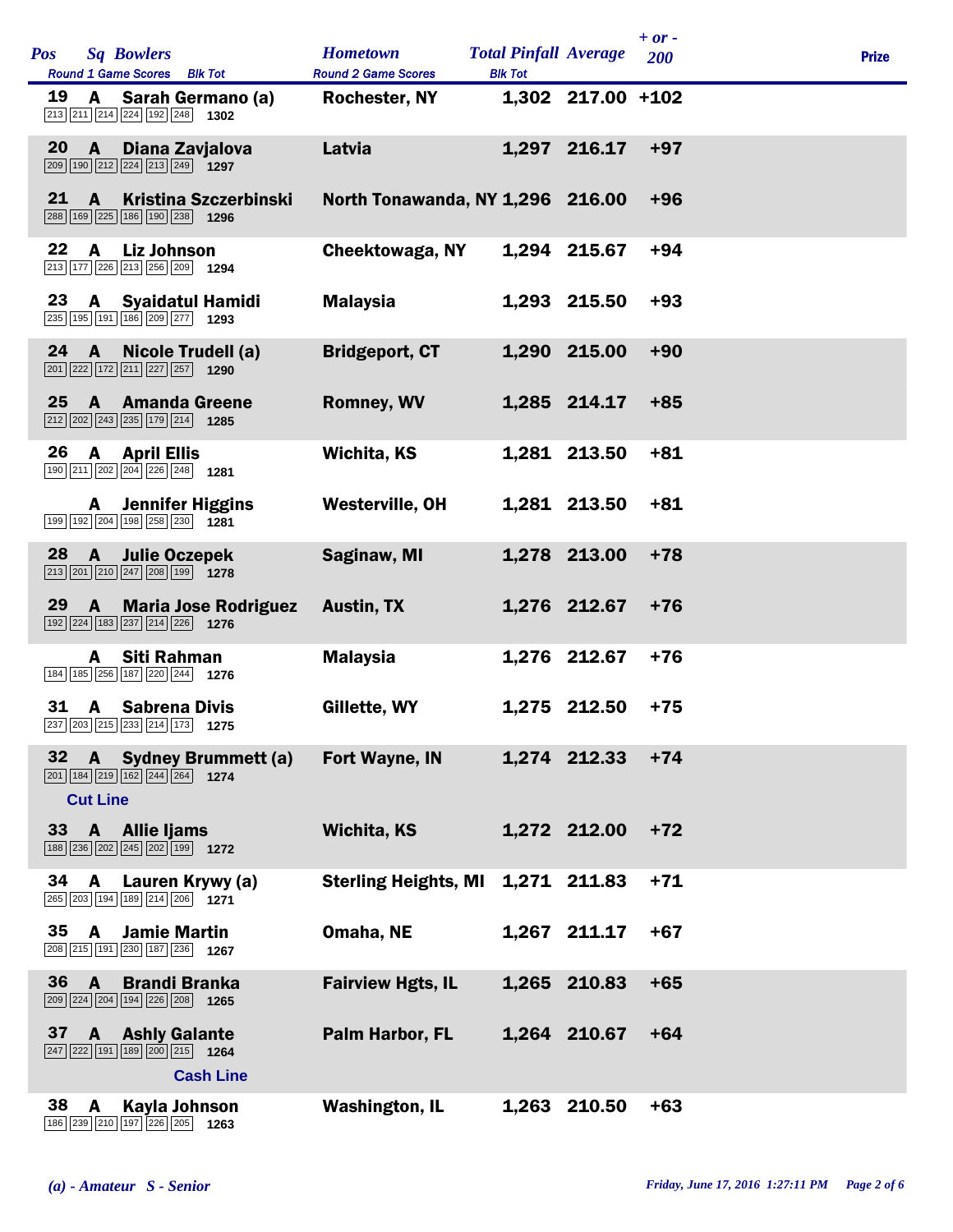| <b>Pos</b> |              | <b>Sq Bowlers</b><br>Round 1 Game Scores Blk Tot                                                                       | <b>Hometown</b><br><b>Round 2 Game Scores</b> | <b>Total Pinfall Average</b><br><b>Blk Tot</b> |              | $+ or -$<br><b>200</b> | <b>Prize</b> |  |
|------------|--------------|------------------------------------------------------------------------------------------------------------------------|-----------------------------------------------|------------------------------------------------|--------------|------------------------|--------------|--|
|            | A            | <b>Leanne Hulsenberg</b><br>162 232 174 202 267 226 1263                                                               | <b>Pleasant View, UT</b>                      |                                                | 1,263 210.50 | $+63$                  |              |  |
|            | A            | <b>Jodi Woessner</b><br>179 230 170 212 233 239 1263                                                                   | Oregon, OH                                    |                                                | 1,263 210.50 | $+63$                  |              |  |
| 41         | A            | <b>Kaidee Sutphin</b><br>199 205 225 200 205 225 1259                                                                  | <b>Mount Dora, FL</b>                         |                                                | 1,259 209.83 | $+59$                  |              |  |
| 42         | A            | <b>Gabriella Mayfield</b><br>219 153 214 234 232 205 1257                                                              | Lake Isabella, CA                             | 1,257                                          | 209.50       | $+57$                  |              |  |
| 43         | $\mathbf{A}$ | <b>Lindsay Boomershine</b><br>214 189 202 200 226 225 1256                                                             | Perry, UT                                     |                                                | 1,256 209.33 | $+56$                  |              |  |
| 44         | $\mathbf{A}$ | <b>Jackie Carbonetto</b><br>167 202 179 257 225 225 1255                                                               | <b>Blauvelt, NY</b>                           |                                                | 1,255 209.17 | $+55$                  |              |  |
| 45         | A            | <b>Elise Bolton</b><br>193 213 233 168 228 211 1246                                                                    | <b>Merritt Island, FL</b>                     |                                                | 1,246 207.67 | +46                    |              |  |
| 46         | A            | <b>Natasha Roslan</b><br>224 200 205 193 205 213 1240                                                                  | <b>Malaysia</b>                               | 1,240                                          | 206.67       | $+40$                  |              |  |
| 47         | $\mathbf{A}$ | <b>Esther Cheah</b><br>172 236 212 192 202 221 1235                                                                    | <b>Malaysia</b>                               |                                                | 1,235 205.83 | $+35$                  |              |  |
| 48         | $\mathbf{A}$ | <b>Lynda Barnes</b><br>$\boxed{231}$ $\boxed{215}$ $\boxed{269}$ $\boxed{191}$ $\boxed{159}$ $\boxed{169}$ <b>1234</b> | Double Oak, TX                                |                                                | 1,234 205.67 | $+34$                  |              |  |
| 49         | $\mathbf{A}$ | <b>Kristina Wendell</b><br>234 233 143 215 191 216 1232                                                                | Kingston, NY                                  |                                                | 1,232 205.33 | $+32$                  |              |  |
| 50         | A            | <b>Clara Guerrero</b><br>183 178 170 217 258 222 1228                                                                  | <b>Pflugerville, TX</b>                       |                                                | 1,228 204.67 | $+28$                  |              |  |
| 51         | <b>A</b>     | Jessica Lesagonicz<br>170 167 192 206 231 256 1222                                                                     | Atlanta, GA                                   |                                                | 1,222 203.67 | $+22$                  |              |  |
| 52         | A            | <b>Liz Kuhlkin</b><br>226 167 206 232 197 192 1220                                                                     | <b>Schenectady, NY</b>                        |                                                | 1,220 203.33 | $+20$                  |              |  |
|            | A            | <b>Stephanie Martins</b><br>$\boxed{232}$ 192 193 234 171 198 1220                                                     | <b>Brazil</b>                                 |                                                | 1,220 203.33 | $+20$                  |              |  |
| 54         | A            | <b>Erin McCarthy</b><br>195 197 209 222 210 184 1217                                                                   | Omaha, NE                                     |                                                | 1,217 202.83 | $+17$                  |              |  |
| 55         | A            | <b>Kerry Smith</b><br>183 190 209 190 244 199 1215                                                                     | <b>New Holland, PA</b>                        |                                                | 1,215 202.50 | $+15$                  |              |  |
| 56         | $\mathbf{A}$ | <b>Megan Kelly</b><br>223 210 162 226 201 189 1211                                                                     | Dayton, OH                                    |                                                | 1,211 201.83 | $+11$                  |              |  |
| 57         |              | A Justyne Falbo (a)<br>$\boxed{200}$ 193 180 225 191 219 1208                                                          | Greensburg, PA                                |                                                | 1,208 201.33 | $+8$                   |              |  |
| 58         | A            | <b>Thia Falbo</b><br>194 183 233 197 201 199 1207                                                                      | Greensburg, PA                                |                                                | 1,207 201.17 | $+7$                   |              |  |
| 59         | A            | <b>Kristina Rosberg</b><br>241 175 175 163 202 249<br>1205                                                             | Ord, NE                                       |                                                | 1,205 200.83 | $+5$                   |              |  |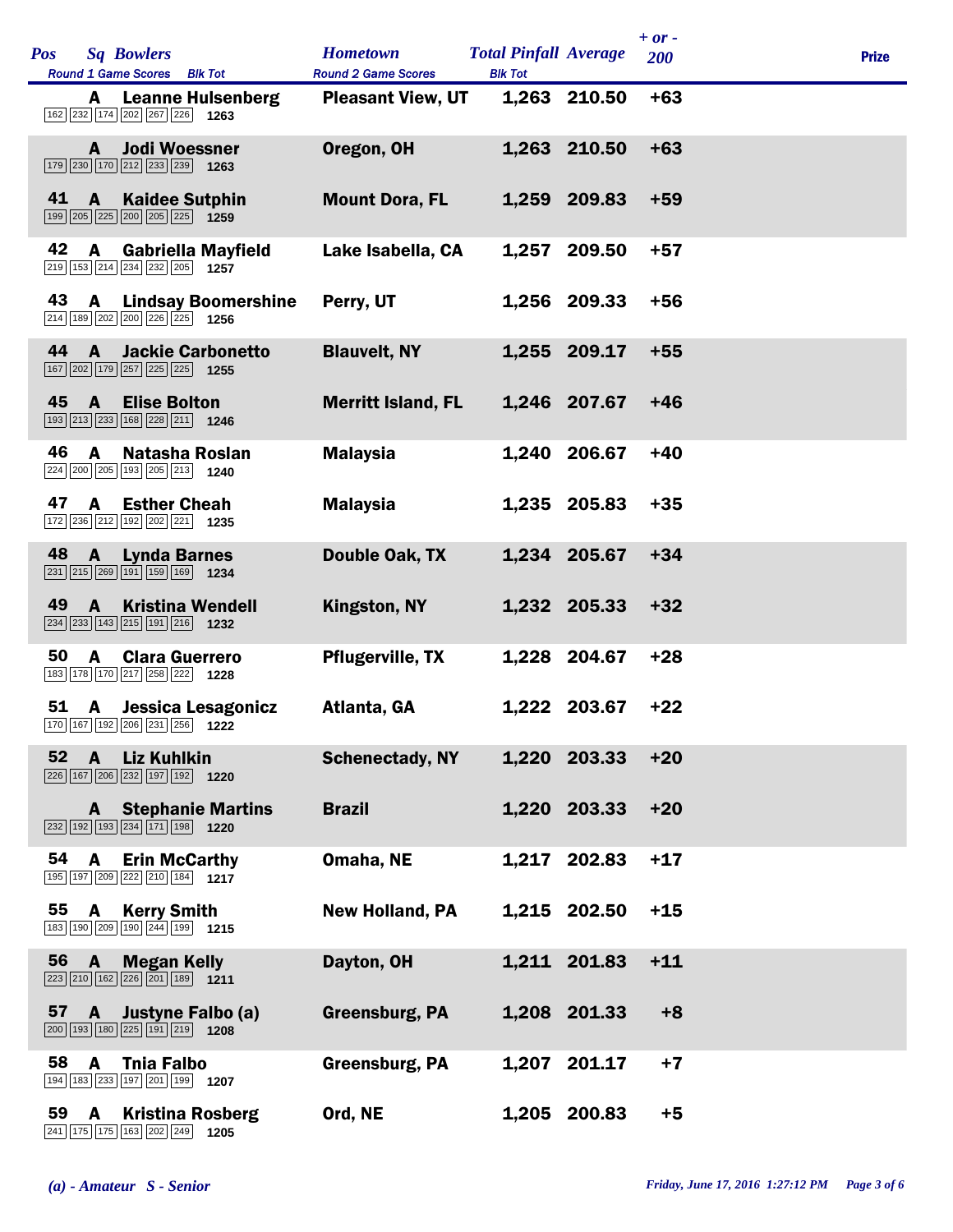| <b>Pos</b> |              | <b>Sq Bowlers</b><br>Round 1 Game Scores Blk Tot                                                                     | <b>Hometown</b><br><b>Round 2 Game Scores</b> | <b>Total Pinfall Average</b><br><b>Blk Tot</b> |              | $+ or -$<br>200 | <b>Prize</b> |
|------------|--------------|----------------------------------------------------------------------------------------------------------------------|-----------------------------------------------|------------------------------------------------|--------------|-----------------|--------------|
| 60         | $\mathbf{A}$ | Kayla Bandy<br>$\boxed{212}$ 175 171 243 181 222 1204                                                                | <b>Salisbury, MD</b>                          |                                                | 1,204 200.67 | $+4$            |              |
| 61         | $\mathbf{A}$ | <b>Andrea Behr</b><br>$\boxed{207}$ 197 158 190 233 214 1199                                                         | Kettering, OH                                 | 1,199                                          | 199.83       | $-1$            |              |
| 62         | A            | <b>Amanda Cortese (a)</b><br>165 207 247 189 180 210 1198                                                            | <b>Hoffman Estates, IL</b>                    | 1,198                                          | 199.67       | $-2$            |              |
|            | A            | Nora Lyana Norkamal<br>168 183 190 190 242 225 1198                                                                  | <b>Malaysia</b>                               |                                                | 1,198 199.67 | $-2$            |              |
| 64         | $\mathbf{A}$ | Trisha Reid (a)<br>$\boxed{204}$ $\boxed{218}$ $\boxed{192}$ $\boxed{226}$ $\boxed{187}$ $\boxed{169}$ $\boxed{196}$ | <b>Columbus, OH</b>                           |                                                | 1,196 199.33 | $-4$            |              |
| 65         | $\mathbf{A}$ | <b>Bryanna Cote</b><br>206 189 190 197 199 214 1195                                                                  | <b>Red Rock, AZ</b>                           |                                                | 1,195 199.17 | $-5$            |              |
| 66         | A            | <b>Kalynn Carl</b><br>176 230 223 172 177 215 1193                                                                   | Albany, NY                                    |                                                | 1,193 198.83 | $-7$            |              |
| 67         | A            | <b>Elysia Current</b><br>$\boxed{205}$ 171 170 213 232 199 1190                                                      | Ephrata, PA                                   |                                                | 1.190 198.33 | $-10$           |              |
| 68         | $\mathbf{A}$ | <b>Natalie Goodman</b><br>182 213 161 212 187 227 182                                                                | <b>O'Fallon, IL</b>                           |                                                | 1,182 197.00 | $-18$           |              |
| 69         | $\mathbf{A}$ | <b>Heather D'Errico</b><br>$\boxed{152}\boxed{217}\boxed{222}\boxed{189}\boxed{197}\boxed{203}$ 1180                 | <b>Rochester, NY</b>                          |                                                | 1,180 196.67 | $-20$           |              |
|            | A            | <b>Anggie Ramirez-Perea</b><br>169 182 190 255 236 148 1180                                                          | <b>Austin, TX</b>                             | 1,180                                          | 196.67       | $-20$           |              |
| 71         | $\mathbf{A}$ | Rachael Delserone (a)<br>200 214 194 189 193 188 1778                                                                | North Ridgeville, OH 1,178 196.33             |                                                |              | $-22$           |              |
| 72         |              | A Ashlyn Herzberg (a)<br>194 189 183 226 196 189 177                                                                 | <b>Wichita, KS</b>                            | 1,177                                          | 196.17       | $-23$           |              |
|            | 73S A        | JamiLynn Fox (a)<br>$\boxed{196}$ $\boxed{156}$ $\boxed{163}$ $\boxed{208}$ $\boxed{183}$ $\boxed{267}$ 1173         | Toledo, OH                                    |                                                | 1,173 195.50 | $-27$           |              |
| 74         | A            | <b>Sharon Koh</b><br>160 195 203 171 208 234 171                                                                     | <b>Malaysia</b>                               |                                                | 1,171 195.17 | $-29$           |              |
|            | A            | <b>Syazwani Sahar</b><br>147 180 215 181 207 241 171                                                                 | <b>Malaysia</b>                               |                                                | 1,171 195.17 | $-29$           |              |
|            | A            | Ann Coleman (a)<br>$\boxed{221}$ 195 165 223 178 189 1171                                                            | Fairborn, OH                                  |                                                | 1,171 195.17 | $-29$           |              |
|            | 77S A        | <b>Debbie Ayers</b><br>$\boxed{148}$ $\boxed{233}$ $\boxed{236}$ $\boxed{166}$ $\boxed{196}$ $\boxed{187}$ 1166      | La Mesa, CA                                   |                                                | 1,166 194.33 | $-34$           |              |
| 78         | A            | <b>Katelyn Zwiefelhofer</b><br>168 221 198 213 199 166 1165                                                          | <b>Racine, WI</b>                             | 1,165                                          | 194.17       | $-35$           |              |
|            | A            | Nicole Bower (a)<br>204 165 217 180 172 227 1165                                                                     | <b>Camp Hill, PA</b>                          |                                                | 1,165 194.17 | $-35$           |              |
| 80         | $\mathbf{A}$ | <b>Novella Daniels (a)</b><br>161 215 235 211 146 192 1160                                                           | Detroit, MI                                   | 1,160                                          | 193.33       | $-40$           |              |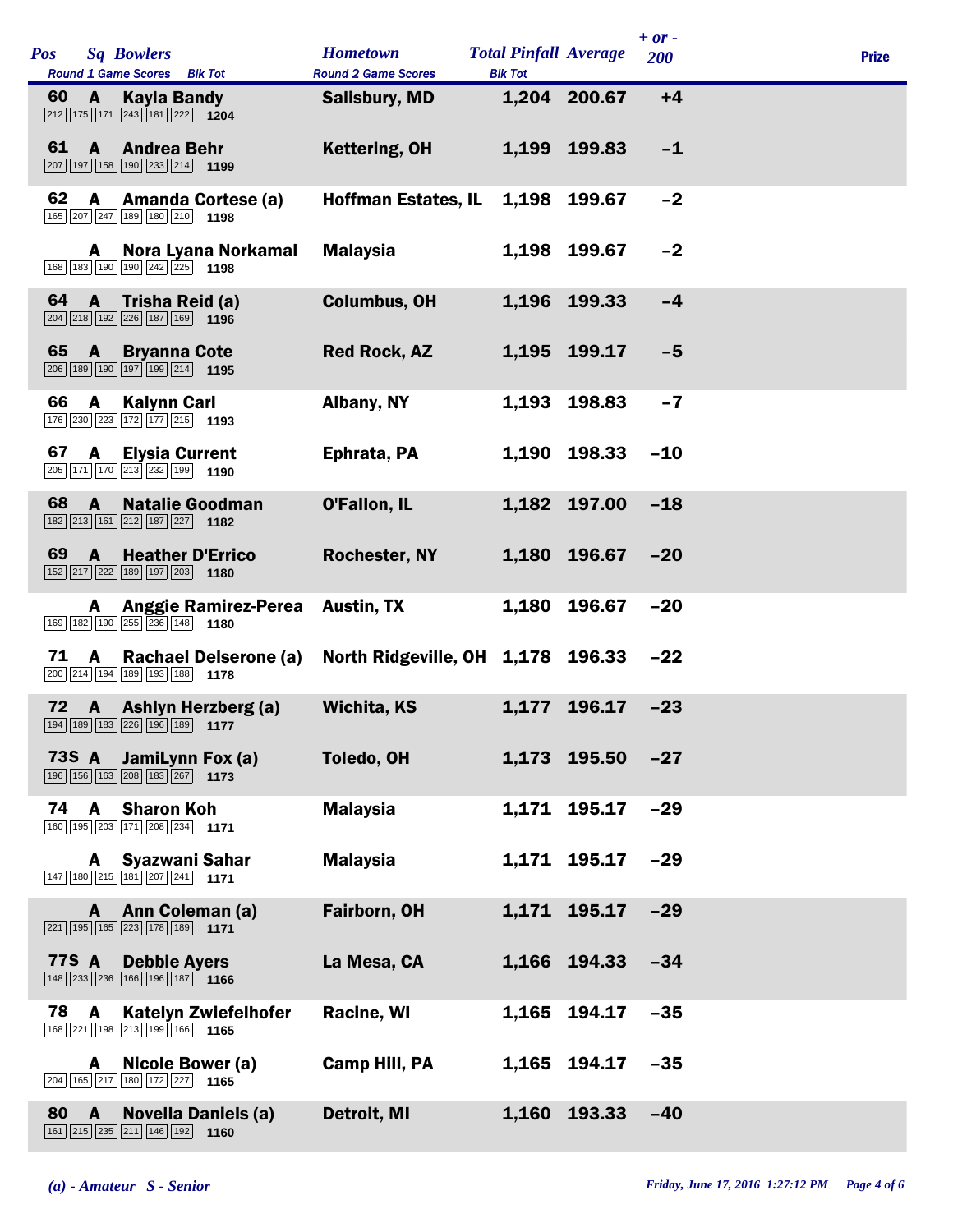| <b>Pos</b> |              | <b>Sq Bowlers</b><br>Round 1 Game Scores Blk Tot                      | <b>Hometown</b><br><b>Round 2 Game Scores</b> | <b>Total Pinfall Average</b><br><b>Blk Tot</b> |              | $+ or -$<br>200 | <b>Prize</b> |
|------------|--------------|-----------------------------------------------------------------------|-----------------------------------------------|------------------------------------------------|--------------|-----------------|--------------|
| 81         | A            | <b>Sarah Lokker</b><br>212 150 198 235 193 171 159                    | <b>New Baltimore, MI</b>                      |                                                | 1,159 193.17 | $-41$           |              |
| 82         |              | A Valerie Calberry (a)<br>182 197 202 214 168 194 1157                | Derry, NH                                     |                                                | 1,157 192.83 | $-43$           |              |
| 83         | $\mathbf{A}$ | <b>Brooke Bower</b><br>205 221 174 176 191 188 1155                   | Camp Hill, PA                                 |                                                | 1,155 192.50 | $-45$           |              |
| 84         | $\mathbf{A}$ | Jenna Law (a)<br>170 191 214 164 223 189 1151                         | Milford, MI                                   |                                                | 1,151 191.83 | $-49$           |              |
|            |              | <b>A</b> Summer Jasmin<br>233 150 182 192 182 212 1151                | <b>Beckley, WV</b>                            |                                                | 1,151 191.83 | $-49$           |              |
|            | A            | <b>Cassondra Mize (a)</b><br>186 204 163 200 178 220 1151             | Toledo, OH                                    | 1,151                                          | 191.83       | $-49$           |              |
| 87         | $\mathbf{A}$ | <b>Brianna Andrew (a)</b><br>162 242 169 157 235 185 1150             | <b>Orland Park, IL</b>                        |                                                | 1,150 191.67 | $-50$           |              |
| 88         | A            | <b>Samantha Hesley</b><br>179 201 245 151 203 170 1149                | Detroit, MI                                   |                                                | 1,149 191.50 | $-51$           |              |
| 89         | $\mathsf{A}$ | <b>Rebecca Sharp(a)</b><br>134 186 207 212 210 198 1147               | <b>Carleton, MI</b>                           |                                                | 1,147 191.17 | $-53$           |              |
| 90         |              | A Sarah Muench (a)<br>175 152 180 217 202 218 1144                    | Altoona, IA                                   |                                                | 1,144 190.67 | $-56$           |              |
| 91         | $\mathbf{A}$ | Natalie Miskiel (a)<br>212 157 204 202 191 176 1142                   | Toledo, OH                                    |                                                | 1,142 190.33 | $-58$           |              |
|            | 92S A        | <b>Cheryl Daniels (a)</b><br>136 213 193 236 170 191 1139             | West Bloomfield, MI 1,139 189.83              |                                                |              | $-61$           |              |
|            |              | <b>A</b> Crystal Resop<br>185 175 202 194 171 212 1139                | Schofield, WI                                 |                                                | 1,139 189.83 | $-61$           |              |
| 94         | A            | <b>Michelle Keirns (a)</b><br>176 160 234 201 205 162 1138            | Lansing, MI                                   | 1,138                                          | 189.67       | $-62$           |              |
| 95         |              | <b>A</b> Samantha Kelly<br>188 213 223 190 159 160 1133               | Waukesha, WI                                  |                                                | 1,133 188.83 | $-67$           |              |
|            | A            | <b>Stevie Mours</b><br>$\boxed{219}$ 171 202 189 174 178 1133         | <b>Franklin, WI</b>                           |                                                | 1,133 188.83 | $-67$           |              |
|            | A            | Mary Wells (a)<br>192 183 156 233 181 188 1133                        | <b>Columbus, OH</b>                           |                                                | 1,133 188.83 | $-67$           |              |
| 98         | $\mathbf{A}$ | Jerracah Heibel (a)<br>202 167 160 204 200 191 1124                   | <b>Indianapolis, IN</b>                       |                                                | 1,124 187.33 | $-76$           |              |
| 99         | $\mathbf{A}$ | <b>Blair Blumenscheid (a)</b><br>158 219 203 212 170 152 1114         | <b>Columbus, OH</b>                           |                                                | 1,114 185.67 | $-86$           |              |
| 100        | $\mathbf{A}$ | <b>Jewel Skelton</b><br>$\boxed{210}$ 187 160 203 184 165 1109        | Niles, OH                                     |                                                | 1,109 184.83 | $-91$           |              |
| <b>101</b> | $\mathbf{A}$ | <b>Shanna Chepelsky (a)</b><br>$\boxed{211}$ 189 165 182 150 204 1101 | <b>Rochester, NY</b>                          |                                                | 1,101 183.50 | $-99$           |              |